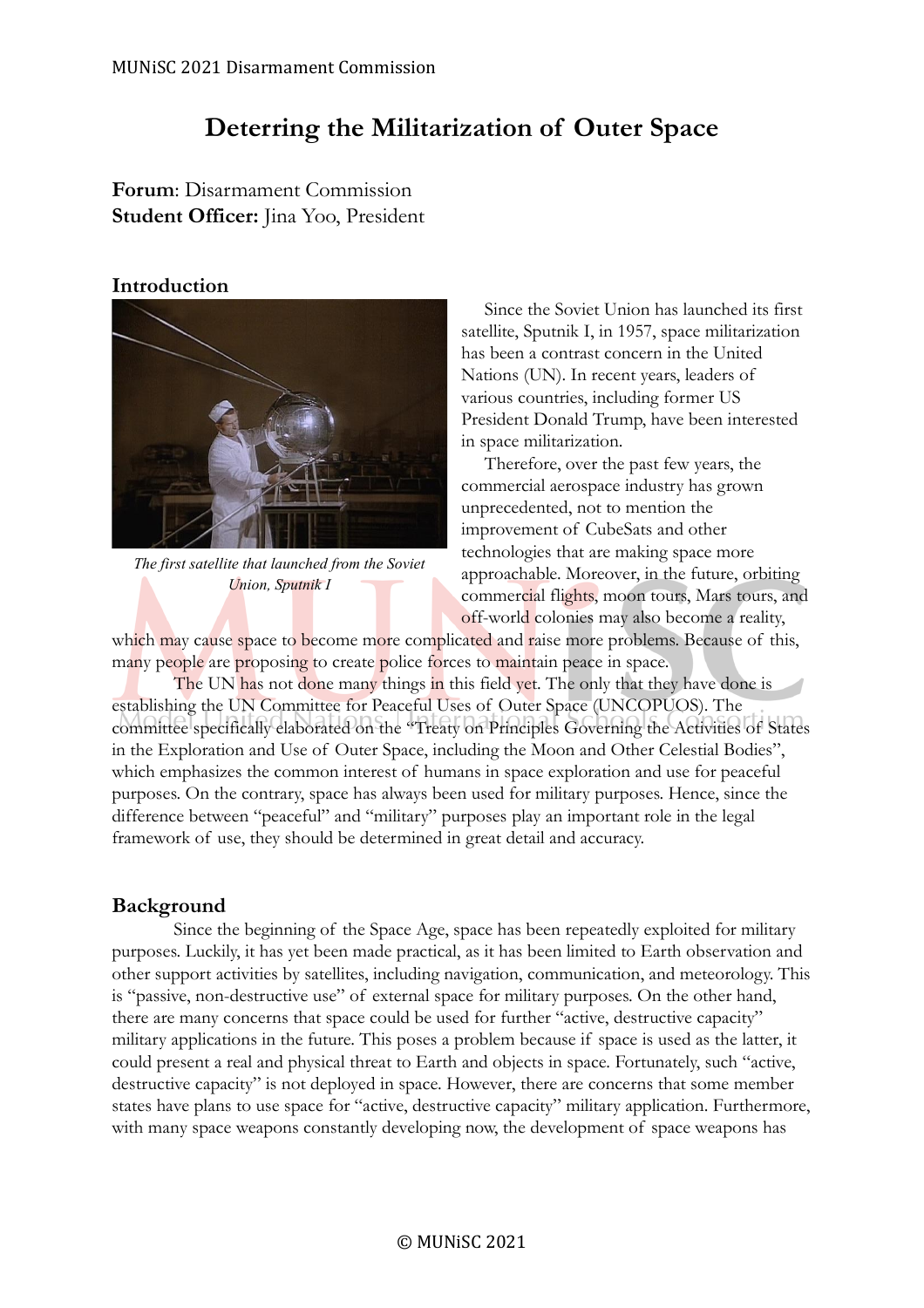

*The newsletter of the PAROS*

raised international concerns that space could be included in the nation's military efforts and become a battlefield in the future. Therefore, it is necessary to pay more attention to the rules of international law governing space activities.

Military use is explicitly recognized and prohibited as a "national technical means of verification" in the framework of the Anti-ballistic missile (ABM) or arms reductions and in arms reduction treaties, including the new Strategic Arms Reduction Treaty (START) that signed on 8 April 2010. Nowadays, the use of satellites for military purposes is generally accepted by the international community. Since the 1970s, satellites have already been used for military purposes, accounting for about 60%, and it is estimated that about 70% of today's satellite launches are dedicated to military use.

Recently, International Humanitarian Law has been created to protect the peace of the space. While the clear purpose of use of all satellite should be revealed and marked, many supporting satellites, such as those used for observation and communication for military purposes, are not clearly considered "military". This is because marking

military equipment is not progressing fluently. To be specific, in external space, "spy satellites" are registered in the UN register of space objects, but they have been marked exactly. They contain phrases such as "earth observation" or "research" just under the direction of "general function of objects". Nevertheless, the reason why they have known as military satellites is that the  $\Box$ Department of Defense (DOD) sometimes spears as an "appropriate designator". The International Atomic Energy Agency (IAEA) Statute also uses the terms "peaceful purpose" and "military purpose" but does not define them clearly. In order to solve the problems listed above, the Agency must support the peaceful use of nuclear energy and be no longer used for "military purposes".



### **International Actions**

*A spy satellite in the US*

The Outer Space Treaty signed in January 1967, forms the basis for outer space law. According to the treaty, space exploration is open to all people, do not receive national sovereignty or claims from any country, and space exploration must be for the benefit of all humanity.

The treaty was initially signed by three countries, the Soviet Union, the UK, and the US, and by June 2019, 109 countries had signed the treaty, while another 23 signed it but failed to complete the ratification process.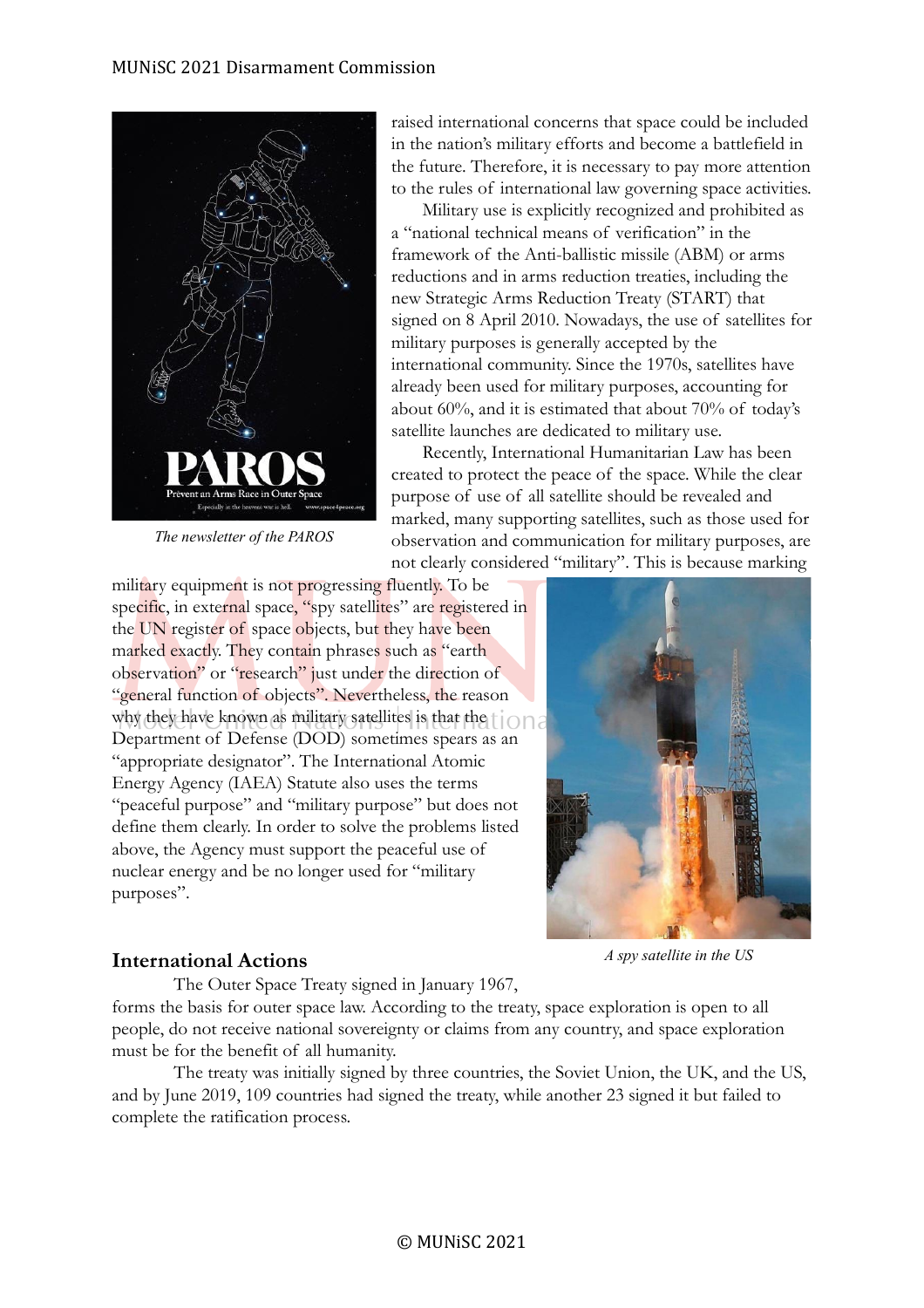### MUNiSC 2021 Disarmament Commission

The main issues of the space treaty include banning the deployment of nuclear weapons in outer space, using the moon and all other celestial objects for peaceful purposes, and stipulating that all countries should be free for space exploration and use. However, the space treaty did not prohibit all military activities in space, the creation of military space forces, nor the weaponization of the universe. Consequently, apart from weapons of mass destruction, such as nuclear weapons, countries can place military assets in space without any sanctions.



*Delegates from other countries are signing the Outer Space Treaty*

There is another treaty related to the

demilitarization of outer space, which is the Prevention of an Arms Race in Outer Space (PAROS). It is a peace treaty that has received almost unanimous support from the international community, including Russia and China, while the US refused to negotiate on the grounds of missile defense and the superiority of potential space weapons. The Bulletin of the Atomic Scientists reported that the US rejected all four resolutions of the 2018 UN General Assembly's First Committee meeting dealing with disarmament and the prevention of space weaponization.

# **Places of High Concern**

*United States of America*

On January 14, 2017, former US President Donald Trump issued an executive order for federal agencies to investigate vulnerabilities in the country's manufacturing and supply sources related to the militarization of outer space. In a report to Congress, the Pentagon told US satellites and missiles have continued to depend on customized hardware and niche components that have been no longer manufactured domestically. Therefore, Defense Department's Fiscal Year 2020 Industrial Capabilities Report, which the DOD has had to submit annually to the congressional defense committees, said such old programs



*A Space and Rocket Center in the US*

should invest in new technologies and qualify new suppliers.

However, many of the currently planned systems rely on outdated technologies and practices, as well as vulnerable external sources. For this reason, the dependence on foreign resources on critical technologies, competition for low-cost imports, and irregular demand from national security space companies will compromise essential spatial capabilities and critical technologies and threaten access to domestic industrial resources.

### *Russian Federation*

As the US space force develops, Russia is also challenging the other countries'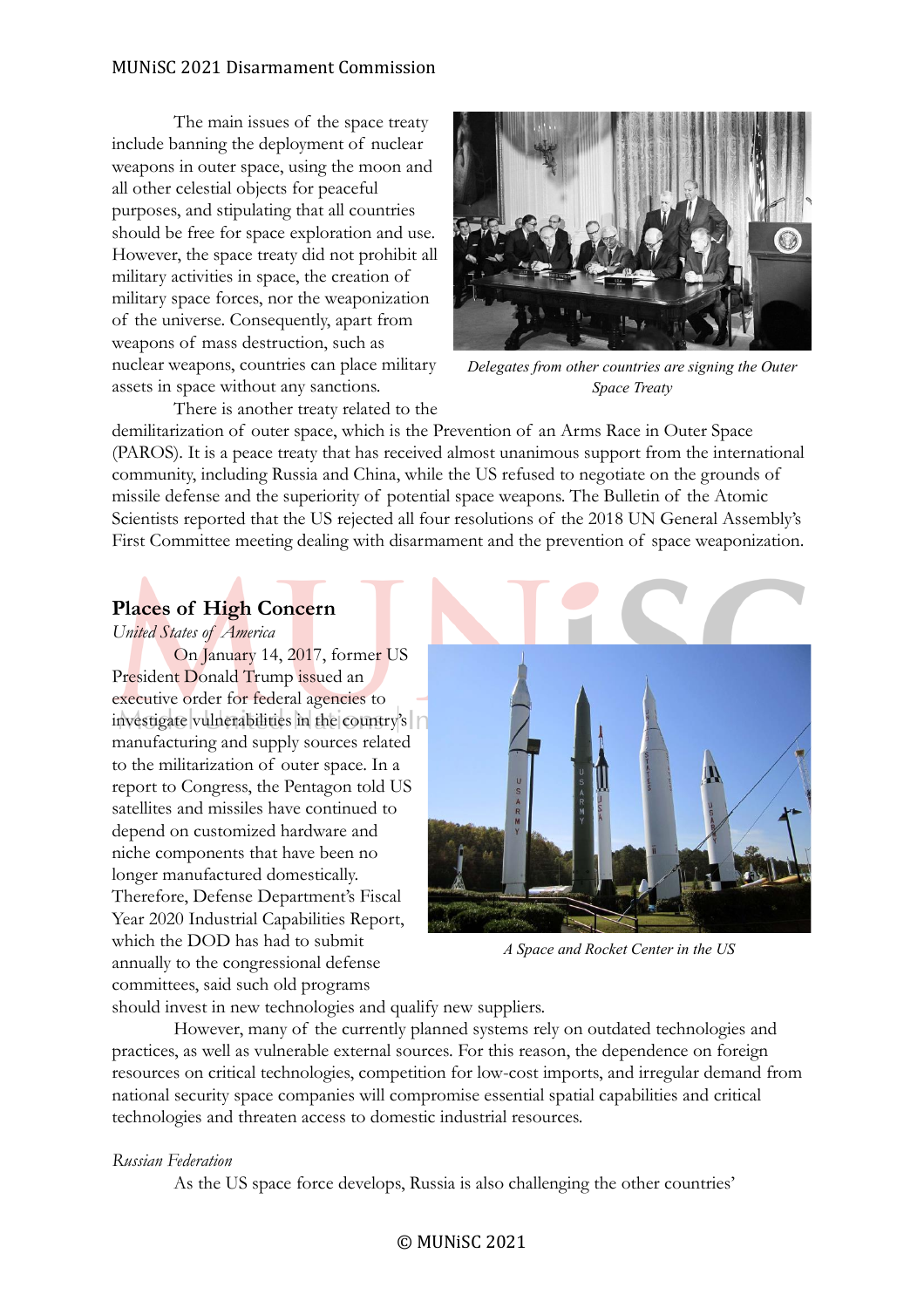dominance in space, continuing to increase its military space assets. Russia strives to expand its anti-access/area-denial approach in space into electronic warfare, increase the sustainability of its communication systems, and develop attack capabilities on ground-based space infrastructure.



*A missile launched into space in Russia*

Russia now has more than 160 satellites with about 100 military spacecraft. Although Russia's economy is less dependent on space infrastructure than other European countries, China, or the US, it tries to maintain at least the third largest military satellite constellation in orbit.

There is no official budgetary information for Russia's military space program. Nevertheless, the annual cost of developing Russia's military satellite

constellation is estimated to be about \$1 billion, based on governmental open sources and financial data from the state space corporation Roscosmos. More specifically, in 2019, the expenditure on the Russian space navigation system GLONASS was \$437 million, and the expenditure on the military launch site Plesetsk was at least \$100 million annually. All this effort and the maintenance cost of the ground-defense space infrastructure and personnel means that Russia's military space program is about \$1.6 billion.



*Chinese President Xi Jinping asking Chinese Air Force to quickly make advancements in space field.*

Chinese President Xi Jinping reportedly asked the Chinese Air Force to quickly complete the integration of aviation and space capabilities. During a visit to the air force headquarters of the People's Liberation Army in Beijing, Xi called for "new forms of combat power" and said military leaders should be able to respond quickly and effectively to air and space emergencies. There were quite a few people who estimated and criticized the request as a response to the actions of the US and other world powers.

China became the third country to send humans into space independently and launch a spacecraft on the moon after the Soviet Union and the US.

However, China's space program has raised concerns among US observers. The Chinese government received widespread criticism in 2007 for conducting an Anti-Satellite (ASAT) test without prior warning from foreign powers. During the experiment, China detonated one of its own satellites, creating about 3,000 additional new space junk in the Earth's orbit.

# **Possible Solutions**

As there are many aspects to this problem, many solutions can be proposed. Among the many problems that exist within this issue, the three of the gravest are the following: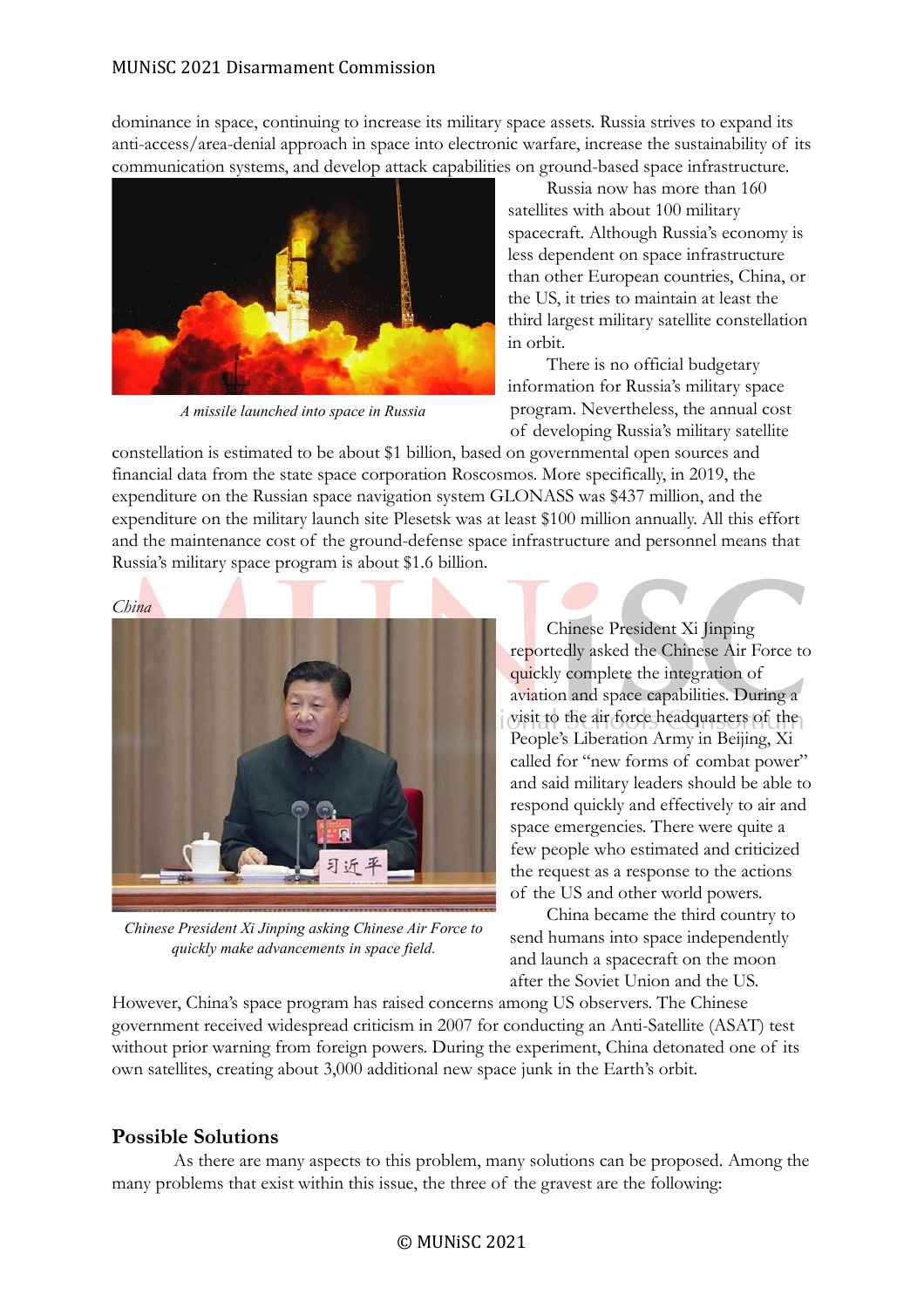- 1. The fact that there are still some countries that have not signed peace treaties of space, including the Outer Space Treaty or PAROS. Moreover, though some countries signed treaties, they have failed to complete the ratification process,
- 2. The fact that many satellites and weapons in outer space are not exactly marked and categorized,
- 3. The fact that the reason many countries desiring to militarize outer space is that they face strong competition and Cold War.

Therefore, all countries should be enforced to sign in at least one peace treaty to ensure all countries' higher safety. Moreover, it is necessary to hire more people and systems to carefully record and categorize all weapons and satellites in outer space, which will be easier to control such equipment. Finally, make some negotiations between all countries regularly to create a peaceful atmosphere, which can reduce the number of weapons in outer space.

# **Glossary**

*CubeSat:* a type of miniaturized satellite for space research that is made up of multiple cubic modules.

*An anti-ballistic missile (ABM): a* weapon designed to intercept and destroy ballistic missiles.

*New Strategic Arms Reduction Treaty (START):* a nuclear arms reduction treaty between the US and Russia, which was signed on 8 April 2010 in Prague.

*International Atomic Energy Agency (IAEA) Statute: a statute* that was approved on 23 October 1956 by the Conference on the Statue of the IAEA, which was held at the Headquarters of the UN.

*Department of Defense (DOD):* executive division of the US federal government responsible for ensuring national security and supervising US military forces. Schools Consortium

*Roscosmos:* the coordinating hub for space activities in Russia.

*Anti-Satellite (ASAT):* weapons designed to incapacitate or destroy satellites for strategic or tactical purposes.

# **Timeline**

*1957 –* The US and its Western allies submitted proposals on reserving space exclusively for "peaceful and scientific purposes", but it was rejected by the Soviet Union since they were preparing to launch the world's first satellite and test their first intercontinental ballistic missile. *1963 –* The Declaration of Legal Principles was released by the General Assembly (GA) resolution 1962 (XVIII) on 13 December.

*1966 –* The US and the Soviet Union submitted separate draft Outer Space Treaties to the UN GA in June.

*1967 –* The Outer Space Treaty was adopted by GA in its resolution 2222 (XXI), opened for signature on 27 January, entered into force on 10 October.

*1968 –* The Rescue Agreement was adopted by the GA in its resolution 2345 (XXII), opened for signature on 22 April, entered into force on 3 December.

*1972 –* The Liability Convention was adopted by the GA in its resolution 2777 (XXVI), opened

# © MUNiSC 2021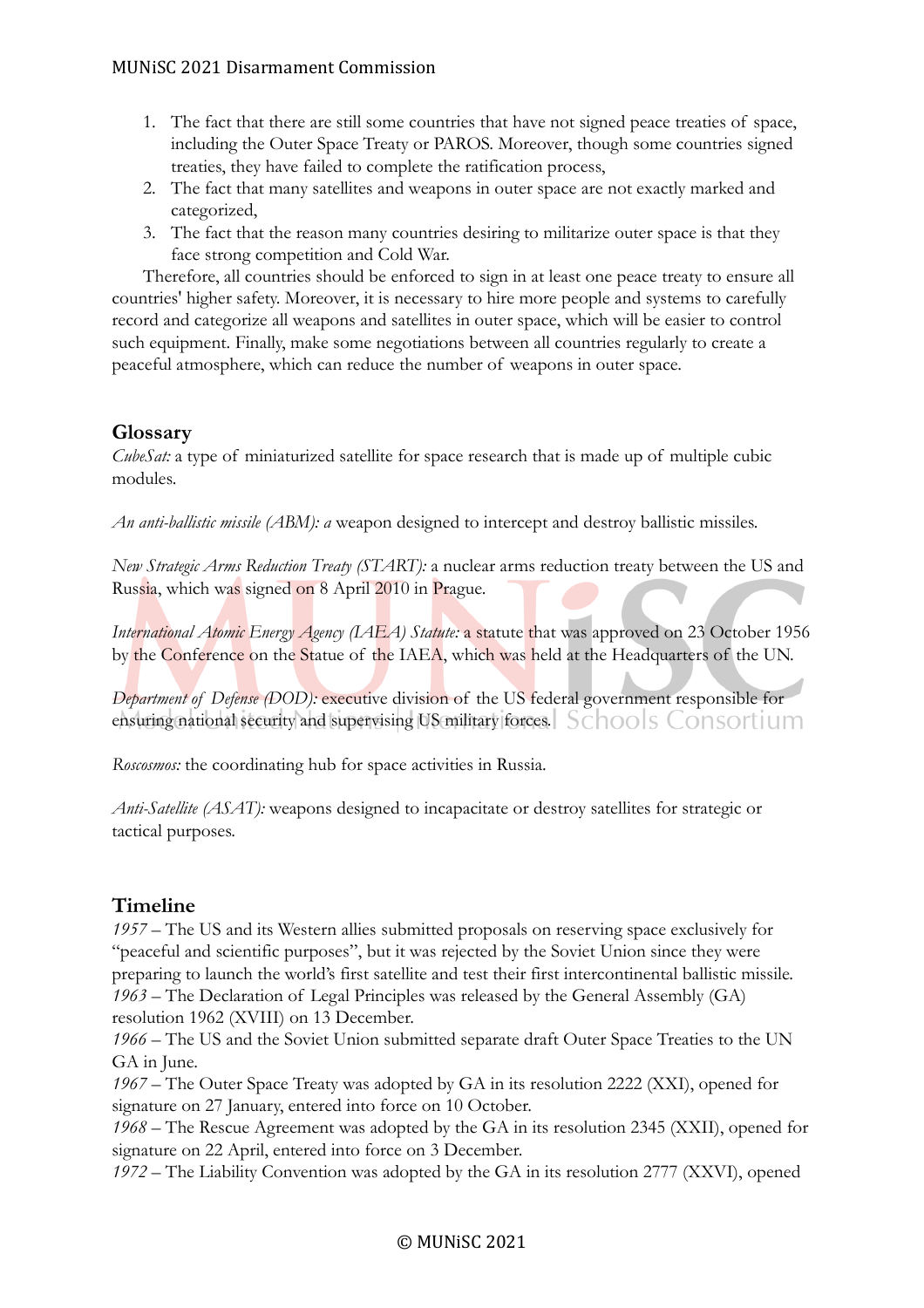### MUNiSC 2021 Disarmament Commission

for signature on 29 March, entered into force on 1 September.

*1975 –* The Registration Convention was adopted by the GA in its resolution 3235 (XXIX), opened for signature on 14 January, entered into force on 15 September.

*1979 –* The Moon Agreement was adopted by the GA in its resolution 34/68, opened for signature on 18 December, entered into force on 11 July.

*1982 –* The Broadcasting Principles was released by the GA resolution 37/92 on 10 December.

*1986 –* The Remote Sensing Principles was released by the GA resolution 41/65 on 3 December.

*1992 –* The Nuclear Power Sources was released by the GA resolution 47/68 on 14 December.

1996 – The Benefits Declaration was released by the GA resolution 51/122 on 13 December.

# Model United Nations | International Schools Consortium